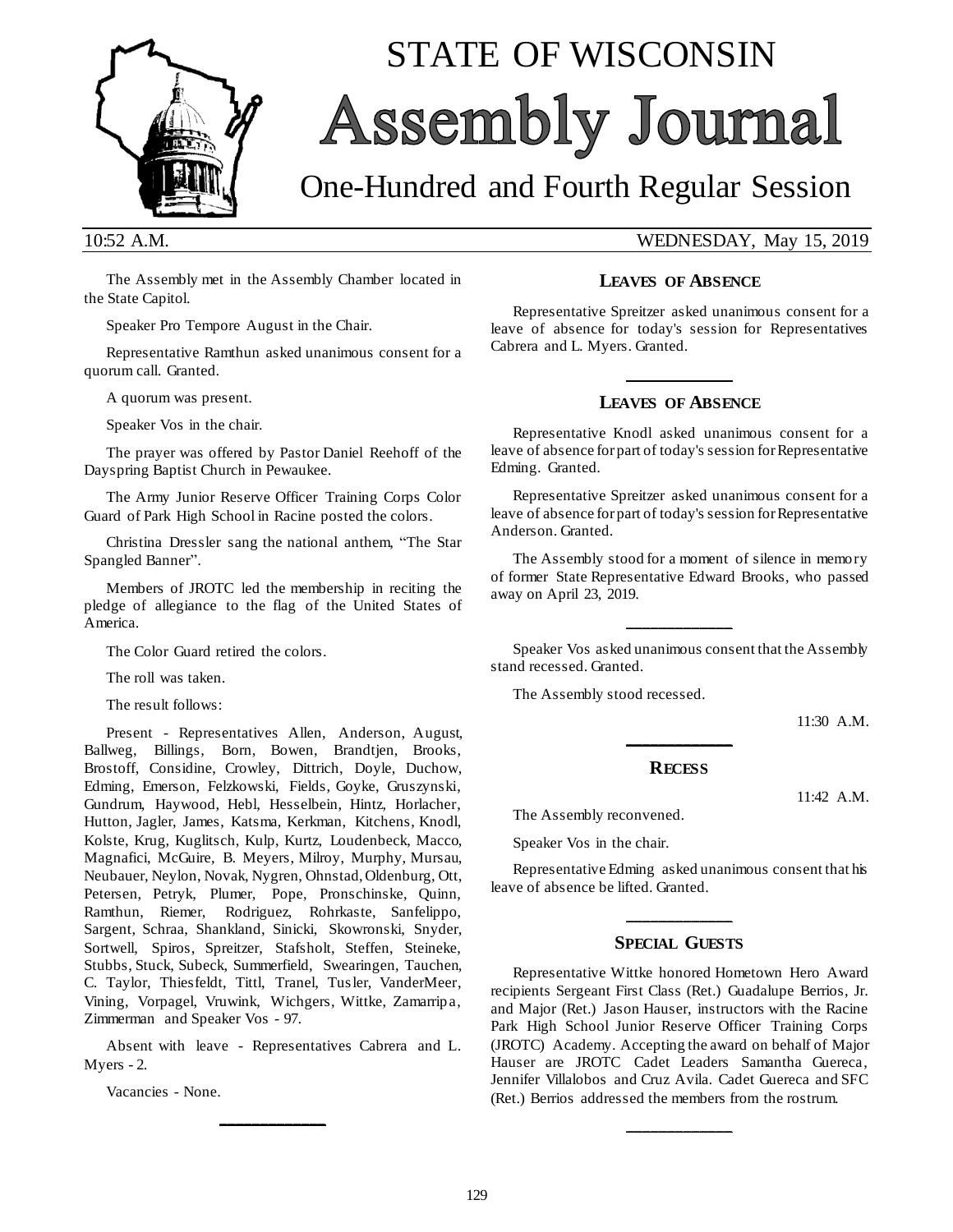#### **SPECIAL GUEST**

Representative Vruwink introduced Hometown Hero Award recipient and the 2018 Wisconsin Woman Veteran of the Year, US Marine Corps Veteran Kimberly Graff, honored for her work with military families' parental rights and forming the Protecting Military Families in Wisconsin advocacy group. Ms. Graff addressed the members from the rostrum.

## **\_\_\_\_\_\_\_\_\_\_\_\_\_ SPECIAL GUESTS**

Representative Quinn introduced Hometown Hero Award recipient Jayme Closs, who was abducted for 88 days before escaping her captor and found help. Jayme's aunt, Jen Smith, addressed the members from the rostrum.

## **\_\_\_\_\_\_\_\_\_\_\_\_\_ AMENDMENTS OFFERED**

Assembly Amendment 1 to **Assembly Joint Resolution 1** offered by Representative Novak.

Assembly Amendment 2 to **Assembly Bill 159** offered by Representative Kuglitsch.

Assembly Amendment 1 to **Assembly Bill 201** offered by Representative Rohrkaste.

## **\_\_\_\_\_\_\_\_\_\_\_\_\_ INTRODUCTION AND REFERENCE OF PROPOSALS**

Read first time and referred on Monday, May 13:

#### **Assembly Joint Resolution 42**

Relating to: recognizing May 6 through May 10, 2019, as Teacher Appreciation Week.

By Representatives Pope, Vruwink, Milroy, Bowen, Crowley, Fields, Hebl, Kolste, Sinicki, L. Myers, Vining, Spreitzer, Duchow, Rodriguez, Zamarripa, Ohnstad, Sargent, Thiesfeldt, Skowronski, Considine, Hesselbein, Billings , Horlacher, Anderson, Neubauer, Shankland, Pronschinske, C. Taylor, Gruszynski, Emerson, Stubbs, Tusler, Riemer, Petryk, Subeck and Novak; cosponsored by Senators Larson, Bewley, Shilling, Olsen, Hansen, Bernier, Risser, Wirch, Carpenter, Schachtner and Ringhand.

To committee on **Rules**.

**\_\_\_\_\_\_\_\_\_\_\_\_\_** Read first time and referred on Wednesday, May 15:

#### **Assembly Joint Resolution 43**

Relating to: proclaiming May 5th as a Day of Awareness for Missing and Murdered Native Women and Girls.

By Representatives Mursau, C. Taylor, B. Meyers, Bowen, Kulp, Sinicki, Vining, Hebl, Tauchen, Kolste, Zamarripa, Stubbs, Anderson, Shankland, Cabrera, Considine, Tusler, Sargent, Edming, Hesselbein, Neubauer, Fields, Subeck, Spreitzer and Skowronski; cosponsored by Senators Bewley, L. Taylor, Wirch, Risser, Olsen and Larson.

To committee on **Rules**.

#### **Assembly Joint Resolution 44**

Relating to: proclaiming May 2019 as Jewish American Heritage Month.

By Representatives Subeck, Brostoff, Riemer, Anderson, Ballweg, Billings, Bowen, Crowley, Emerson, Hebl, Horlacher, Kolste, Kulp, Macco, Milroy, Neubauer, Ohnstad, Sargent, Shankland, Sinicki, Spreitzer, Stubbs, C. Taylor, Vruwink, Zamarripa, Knodl, Tusler, Gruszynski and Pope; cosponsored by Senators Bewley, Larson, Ringhand and Risser.

To committee on **Rules**.

#### **Assembly Bill 208**

Relating to: displaying gas taxes on gas pumps.

By Representatives Hutton, Quinn, Gundrum, Sortwell, Brooks, Duchow, Knodl, Thiesfeldt, Horlacher, Jagler, Pronschinske, Tusler, Kuglitsch, Wichgers, Katsma, Allen and Dittrich; cosponsored by Senators Stroebel, Craig, Tiffany, Nass and Kapenga.

To committee on **Transportation**.

#### **Assembly Bill 209**

Relating to: mandatory parenting classes.

By Representatives Mursau, Gundrum, Kulp, Ramthun and Skowronski; cosponsored by Senators Jacque, Nass, L. Taylor and Bernier.

To committee on **Family Law**.

#### **Assembly Bill 210**

Relating to: time limits for correcting violations found by the environmental compliance audit program.

By Representatives Brooks, Brandtjen, Knodl, Kulp, Skowronski, Tusler and Wichgers; cosponsored by Senators Jacque, Cowles and Miller.

To committee on **Environment**.

#### **Assembly Bill 211**

Relating to: records of certain offenses related to operating a motor vehicle with a prohibited blood alcohol concentration.

By Representatives Thiesfeldt, C. Taylor, Spreitzer, Brostoff, Anderson, Vining, Sinicki, Quinn, Kulp, Rohrkaste, Ramthun and Considine; cosponsored by Senators Jacque, Larson, Marklein, L. Taylor, Ringhand and Johnson.

To committee on **Criminal Justice and Public Safety**.

#### **Assembly Bill 212**

Relating to: expungement of deoxyribonucleic acid from crime laboratories if the person is not found guilty or adjudicated delinquent.

By Representatives Hebl, Bowen, Anderson, L. Myers, Pope, Quinn, Riemer, Spreitzer, Stubbs, Zamarripa and Ohnstad; cosponsored by Senators L. Taylor, Wirch and Smith.

To committee on **Criminal Justice and Public Safety**.

#### **Assembly Bill 213**

Relating to: privacy of lottery winner.

By Representatives Vos, Tauchen, Dittrich, Edming, Gundrum, Kerkman, Krug, Kuglitsch, Kurtz, Loudenbeck, Magnafici, Mursau, L. Myers, Oldenburg, Plumer, Ramthun, Rodriguez, Snyder, Spiros, Steffen, Tittl, Tusler, Zimmer man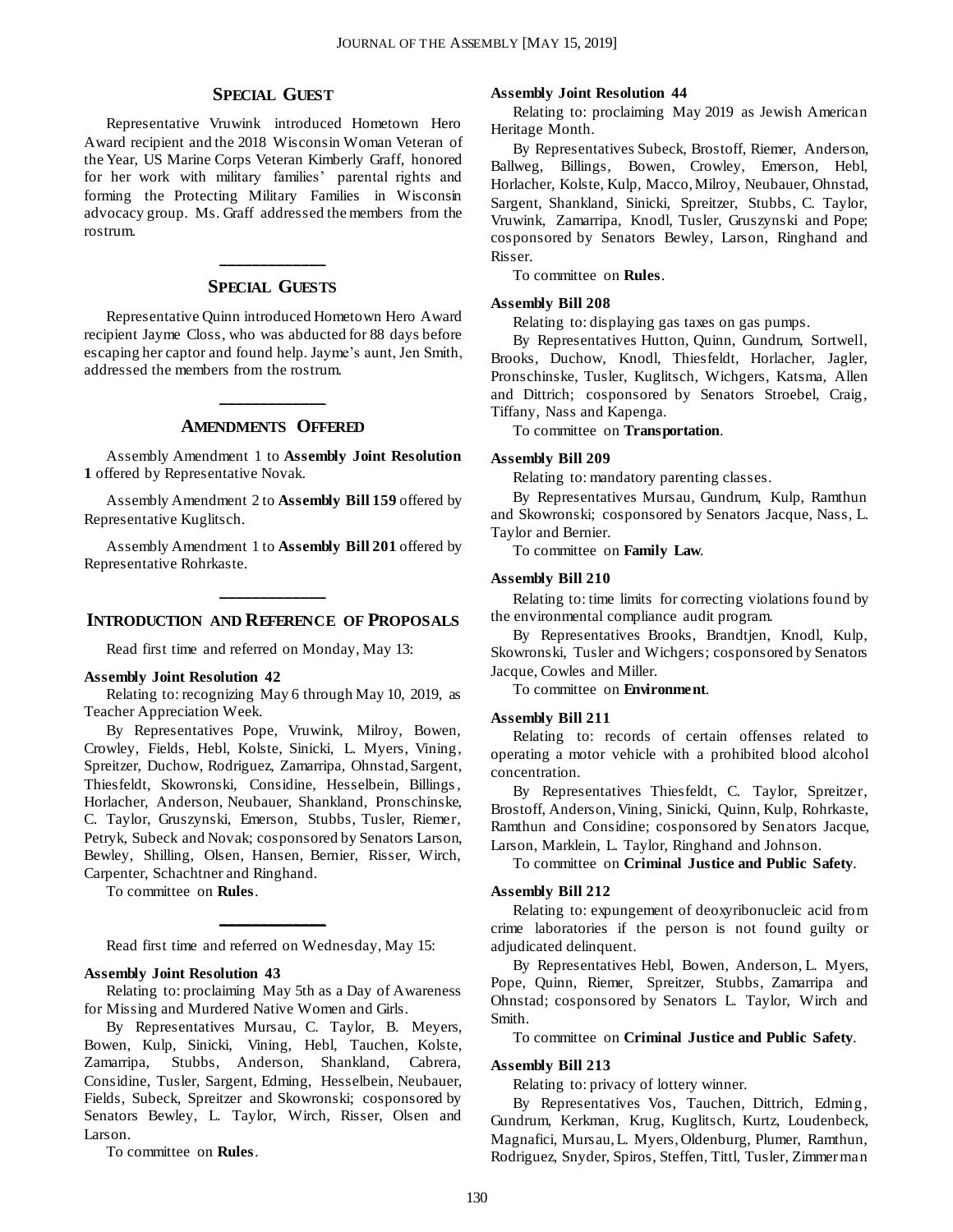and Skowronski; cosponsored by Senators Kooyenga, L. Taylor, Cowles, Kapenga and Wanggaard.

To committee on **State Affairs**.

#### **Assembly Bill 214**

Relating to: storage and processing of sexual assault kits and requiring the exercise of rule-making authority.

By Representatives Steffen, Sargent, Macco, Thiesfeldt, C. Taylor, Ballweg, Bowen, Brandtjen, Brostoff, Considine, Duchow, Hutton, Kerkman, Kitchens, Kulp, B. Meyers, Murphy, Mursau, L. Myers, Ohnstad, Plumer, Pope, Quinn, Ramthun, Shankland, Sinicki, Skowronski, Snyder, Spiros, Spreitzer, Subeck, Tittl, Tusler and Vining; cosponsored by Senators Cowles, Schachtner, Darling, Carpenter, Hansen, Johnson, Larson, Petrowski, Ringhand, Risser, Shilling, L. Taylor, Wanggaard, Wirch and Smith.

To committee on **Health**.

#### **Assembly Bill 215**

Relating to: the procedure for promulgating a proposed rule that is considered at the joint annual spring fish and wildlife rule hearing of the Department of Natural Resources and county meeting of the Wisconsin Conservation Congress.

By Representatives Spreitzer, Anderson, Brostoff, Kolste, Sargent, Sinicki, Stubbs, Subeck, C. Taylor and Vruwink; cosponsored by Senators Smith, Wirch and Hansen.

To committee on **Sporting Heritage**.

#### **Assembly Bill 216**

Relating to: issuance by municipalities of alcohol beverage operator's licenses.

By Representatives Knodl, Ballweg, Duchow, Kitchens, Kurtz, Mursau, Plumer, Rohrkaste, Sanfelippo, Schraa, Skowronski, Spiros, Steffen, Subeck, Tittl, Zimmerman and Wichgers; cosponsored by Senators Kapenga, Kooyenga, Nass, Stroebel, Wanggaard and Smith.

To committee on **State Affairs**.

#### **Assembly Bill 217**

Relating to: changing medicare supplement policies.

By Representatives Vruwink, Crowley, Anderson, Sinicki and Stubbs; cosponsored by Senator Smith.

To committee on **Insurance**.

#### **Assembly Bill 218**

Relating to: fee remission for certain veterans enrolled in University of Wisconsin System institutions or technical colleges.

By Representatives Vruwink, Zamarripa, Crowley, Skowronski, Anderson, Sinicki, Kolste, Ohnstad, C. Taylor, Brostoff, L. Myers, Fields and Stubbs; cosponsored by Senators Smith and Carpenter.

To committee on **Colleges and Universities**.

#### **Assembly Bill 219**

Relating to: special registration plates providing admission to state parks and recreation areas and making an appropriation.

By Representatives Vruwink, Zamarripa, Crowley, Spreitzer, Skowronski, Ballweg, Tranel, Tusler, Ohnstad, Subeck, C. Taylor, Brostoff, Fields, Shankland, Stubbs, Billings and Anderson; cosponsored by Senators Carpenter, Smith and Bewley.

To committee on **Transportation**.

## **\_\_\_\_\_\_\_\_\_\_\_\_\_ MESSAGE FROM THE SENATE**

From: Jeffrey Renk, Senate Chief Clerk.

Mr. Speaker:

I am directed to inform you that the Senate has

Adopted and asks concurrence in: **Senate Joint Resolution 11 Senate Joint Resolution 25**

Passed and asks concurrence in: **Senate Bill 38 Senate Bill 70 Senate Bill 91**

Concurred in: **Assembly Bill 10**

## **\_\_\_\_\_\_\_\_\_\_\_\_\_ CALENDAR OF WEDNESDAY, MAY 15**

#### **MESSAGE FROM THE SENATE**

From: Jeffrey Renk, Senate Chief Clerk.

Mr. Speaker:

I am directed to inform you that the Senate has

Adopted and asks concurrence in:

| <b>Senate Joint Resolution 26</b> |
|-----------------------------------|
| <b>Senate Joint Resolution 28</b> |
| <b>Senate Joint Resolution 30</b> |
| <b>Senate Joint Resolution 32</b> |
| <b>Senate Joint Resolution 33</b> |
| <b>Senate Joint Resolution 34</b> |
| <b>Senate Joint Resolution 36</b> |
| <b>Senate Joint Resolution 37</b> |
|                                   |

#### **ACTION ON THE SENATE MESSAGE**

Representative Steineke asked unanimous consent that the rules be suspended and that **Senate Joint Resolution 36** be withdrawn from the Senate message and taken up at this time. Granted.

#### **Senate Joint Resolution 36**

Relating to: proclaiming May 17, 18, and 19, 2019, Syttende Mai Weekend.

By Senators Miller, Shilling, Bewley, Cowles, Hansen, Olsen, Ringhand, Risser and Wirch; cosponsored by Representatives Hebl, Oldenburg, Crowley, Doyle, Hesselbein, Kulp, Milroy, Petryk, Pope, Sargent, Sinicki, Spreitzer, Stubbs, C. Taylor, Tusler and Vruwink.

The question was: Shall **Senate Joint Resolution 36** be concurred in?

Motion carried.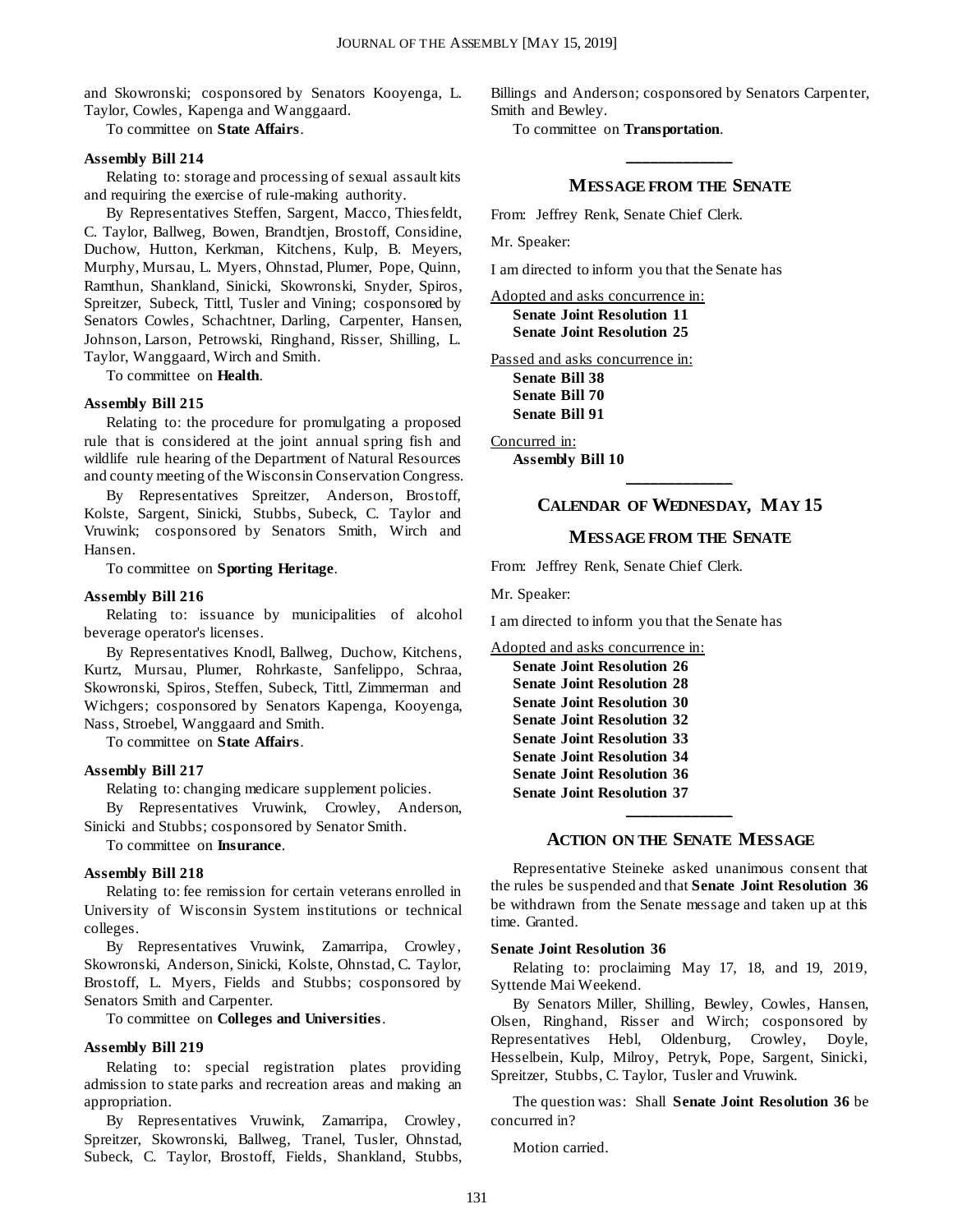Representative Steineke asked unanimous consent that the rules be suspended and that **Senate Joint Resolution 36** be immediately messaged to the Senate. Granted.

#### **Assembly Joint Resolution 29**

Relating to: proclaiming May 17, 18, and 19, 2019, Syttende Mai Weekend.

Representative Zamarripa asked unanimous consent to be added as a coauthor of **Assembly Joint Resolution 29**. Granted.

Representative Steineke asked unanimous consent that **Assembly Joint Resolution 29** be laid on the table. Granted.

Representative Anderson asked unanimous consent that his leave of absence be lifted. Granted.

Representative Steineke asked unanimous consent that the rules be suspended and that **Senate Joint Resolution 37** be withdrawn from the Senate message and taken up at this time. Granted.

#### **Senate Joint Resolution 37**

Relating to: celebrating June 10, 2019, as the 100th Anniversary of ratifying the 19th Amendment.

By Senators Bernier, Johnson, Bewley, Darling, Ringhand, Schachtner, Shilling, L. Taylor, Carpenter, Cowles, Craig, Erpenbach, Feyen, Fitzgerald, Hansen, Jacque, Kapenga, Kooyenga, Larson, LeMahieu, Marklein, Miller, Nass, Olsen, Petrowski, Risser, Roth, Smith, Stroebel, Testin, Tiffany, Wanggaard and Wirch; cosponsored by Representatives Ballweg, Billings, Brandtjen, Cabrera, Dittrich, Duchow, Emerson, Felzkowski, Hesselbein, Kerkman, Kolste, Loudenbeck, Magnafici, B. Meyers, L. Myers, Neubauer, Pope, Rodriguez, Sargent, Shankland, Sinicki, Stubbs, Stuck, Subeck, C. Taylor, VanderMeer, Vining, Zamarripa, Allen, Anderson, August, Born, Bowen, Brooks, Brostoff, Considine, Crowley, Doyle, Edming, Fields, Goyke, Gruszynski, Gundrum, Haywood, Hebl, Hintz, Horlacher, Hutton, Jagler, James, Katsma, Kitchens, Knodl, Krug, Kuglitsch, Kulp, Kurtz, Macco, Milroy, Murphy, Mursau, Neylon, Novak, Nygren, Ohnstad, Oldenburg, Ott, Petersen, Petryk, Plumer, Pronschinske, Quinn, Ramthun, Riemer, Rohrkaste, Sanfelippo, Schraa, Skowronski, Snyder, Spiros, Spreitzer, Stafsholt, Steffen, Steineke, Summerfield, Swearingen, Tauchen, Thiesfeldt, Tittl, Tranel, Tusler, Vorpagel, Vos, Vruwink, Wichgers, Wittke and Zimmerman.

The question was: Shall **Senate Joint Resolution 37** be concurred in?

The roll was taken.

The result follows:

Ayes - Representatives Allen, Anderson, August, Ballweg, Billings, Born, Bowen, Brandtjen, Brooks, Brostoff, Considine, Crowley, Dittrich, Doyle, Duchow, Edming, Emerson, Felzkowski, Fields, Goyke, Gruszynski, Gundrum, Haywood, Hebl, Hesselbein, Hintz, Horlacher, Hutton, Jagler, James, Katsma, Kerkman, Kitchens, Knodl, Kolste, Krug, Kuglitsch, Kulp, Kurtz, Loudenbeck, Macco, Magnafici, McGuire, B. Meyers, Milroy, Murphy, Mursau, Neubauer, Neylon, Novak, Nygren, Ohnstad, Oldenburg, Ott, Petersen, Petryk, Plumer, Pope, Pronschinske, Quinn, Ramthun, Riemer, Rodriguez, Rohrkaste, Sanfelippo, Sargent, Schraa, Shankland, Sinicki, Skowronski, Snyder, Sortwell, Spiros, Spreitzer, Stafsholt, Steffen, Steineke, Stubbs, Stuck, Subeck, Summerfield, Swearingen, Tauchen, C. Taylor, Thiesfeldt, Tittl, Tranel, Tusler, VanderMeer, Vining, Vorpagel, Vruwink, Wichgers, Wittke, Zamarripa, Zimmerman and Speaker Vos - 97.

Noes - None.

Absent or not voting - Representatives Cabrera and L. Myers - 2.

Motion carried.

Representative Steineke asked unanimous consent that the rules be suspended and that **Senate Joint Resolution 37** be immediately messaged to the Senate. Granted.

#### **Assembly Joint Resolution 30**

Relating to: celebrating June 10, 2019, as the 100th Anniversary of ratifying the 19th Amendment.

Representative Steineke asked unanimous consent that **Assembly Joint Resolution 30** be laid on the table. Granted.

## **\_\_\_\_\_\_\_\_\_\_\_\_\_ OATH OF OFFICE**

The Honorable Attorney General Josh Kaul administered the oath of office to Tip McGuire of the 64th Assembly District in a ceremony held in the Assembly Chambers.

**\_\_\_\_\_\_\_\_\_\_\_\_\_**

Representative Steineke asked unanimous consent that the rules be suspended and that **Senate Joint Resolution 26** be withdrawn from the Senate message and taken up at this time. Granted.

#### **Senate Joint Resolution 26**

Relating to: proclaiming May as Lupus Awareness Month in Wisconsin.

By Senators Darling, L. Taylor, Bewley, Cowles, Marklein, Nass, Ringhand, Risser and Wirch; cosponsored by Representatives Schraa, Bowen, Crowley, Duchow, Emerson, Fields, Hebl, Kerkman, Kitchens, Kolste, Kulp, Macco, Magnafici, Milroy, L. Myers, Ohnstad, Petryk, Sargent, Shankland, Sinicki, Skowronski, Spiros, Spreitzer, Stubbs, Thiesfeldt, Tittl, Vining, Vruwink, Zamarripa and Tusler.

The question was: Shall **Senate Joint Resolution 26** be concurred in?

Motion carried.

Representative Steineke asked unanimous consent that the rules be suspended and that **Senate Joint Resolution 26** be immediately messaged to the Senate. Granted.

#### **Assembly Joint Resolution 33**

Relating to: proclaiming May as Lupus Awareness Month in Wisconsin.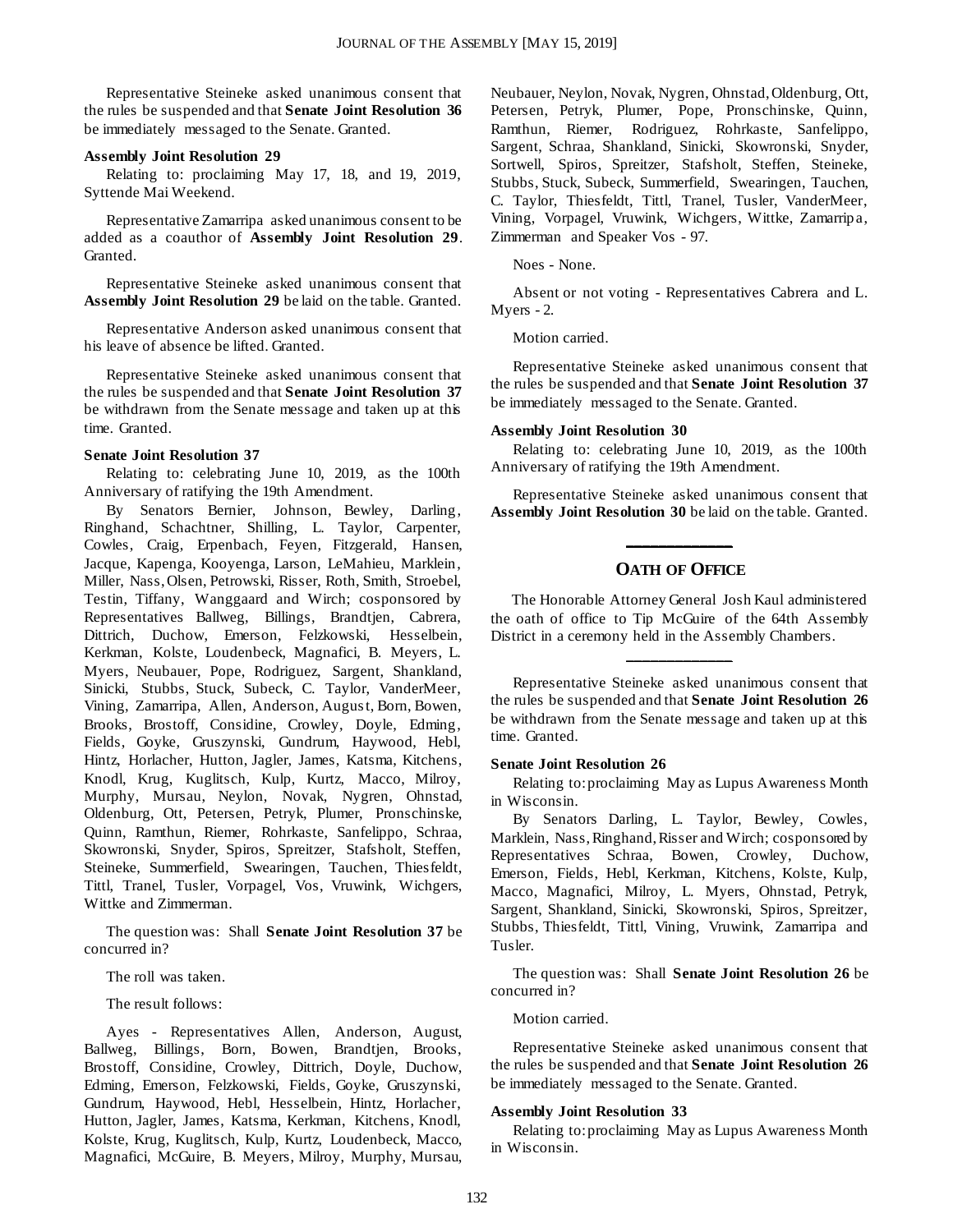Representative Steineke asked unanimous consent that **Assembly Joint Resolution 33** be laid on the table. Granted.

#### **Assembly Joint Resolution 34**

Relating to: commending Tony Bennett of the University of Virginia men's basketball team for winning the 2019 NCAA Division 1 National Championship.

The question was: Shall **Assembly Joint Resolution 34** be adopted?

Motion carried.

Representative Steineke asked unanimous consent that the rules be suspended and that **Assembly Joint Resolution 34** be immediately messaged to the Senate. Granted.

Representative Steineke asked unanimous consent that the rules be suspended and that **Senate Joint Resolution 28** be withdrawn from the Senate message and taken up at this time. Granted.

#### **Senate Joint Resolution 28**

Relating to: proclaiming May 2019 as Lyme Disease Awareness Month.

By Senators Tiffany, Bewley, Cowles, Darling, Larson, Marklein, Olsen, Ringhand, Risser, Schachtner and L. Taylor; cosponsored by Representatives Ott, Anderson, Ballweg, Duchow, Edming, Felzkowski, Hebl, Horlacher, Kulp, Kurtz, Loudenbeck, Magnafici, Murphy, Mursau, L. Myers, Plumer, Pronschinske, Rohrkaste, Sargent, Sinicki, Shankland, Spiros, Spreitzer, Stubbs, Tauchen, Thiesfeldt, Tusler and Vruwink.

The question was: Shall **Senate Joint Resolution 28** be concurred in?

Motion carried.

Representative Steineke asked unanimous consent that the rules be suspended and that **Senate Joint Resolution 28** be immediately messaged to the Senate. Granted.

#### **Assembly Joint Resolution 35**

Relating to: proclaiming May 2019 as Lyme Disease Awareness Month.

Representative Steineke asked unanimous consent that **Assembly Joint Resolution 35** be laid on the table. Granted.

#### **Assembly Joint Resolution 37**

Relating to: proclaiming May 2019 as World Trade Month.

The question was: Shall **Assembly Joint Resolution 37** be adopted?

The roll was taken.

The result follows:

Ayes - Representatives Allen, August, Ballweg, Born, Brandtjen, Brooks, Considine, Dittrich, Duchow, Edming, Felzkowski, Gundrum, Horlacher, Hutton, Jagler, James, Katsma, Kerkman, Kitchens, Knodl, Krug, Kuglitsch, Kulp, Kurtz, Loudenbeck, Macco, Magnafici, McGuire, Murphy, Mursau, Neylon, Novak, Nygren, Oldenburg, Ott, Petersen, Petryk, Plumer, Pronschinske, Quinn, Ramthun, Rodriguez, Rohrkaste, Sanfelippo, Schraa, Skowronski, Snyder, Sortwell, Spiros, Stafsholt, Steffen, Steineke, Stuck, Summerfield, Swearingen, Tauchen, Thiesfeldt, Tittl, Tranel, Tusler, VanderMeer, Vorpagel, Wichgers, Wittke, Zimmerman and Speaker Vos - 66.

Noes - Representatives Anderson, Billings, Bowen, Brostoff, Crowley, Doyle, Emerson, Fields, Goyke, Gruszynski, Haywood, Hebl, Hesselbein, Hintz, Kolste, B. Meyers, Milroy, Neubauer, Ohnstad, Pope, Riemer, Sargent, Shankland, Sinicki, Spreitzer, Stubbs, Subeck, C. Taylor, Vining, Vruwink and Zamarripa - 31.

Absent or not voting - Representatives Cabrera and L. Myers - 2.

Motion carried.

Representative Steineke asked unanimous consent that the rules be suspended and that **Assembly Joint Resolution 37** be immediately messaged to the Senate. Granted.

Representative Steineke asked unanimous consent that the rules be suspended and that **Senate Joint Resolution 33** be withdrawn from the Senate message and taken up at this time. Granted.

#### **Senate Joint Resolution 33**

Relating to: the Mississippi River System.

By Senators Marklein, Carpenter, Nass, Ringhand and Smith; cosponsored by Representatives Oldenburg, Edming, Horlacher, Kulp, Kurtz, Loudenbeck, Petryk, Schraa, Spreitzer, Tauchen, Thiesfeldt, Tranel and VanderMeer.

The question was: Shall **Senate Joint Resolution 33** be concurred in?

Motion carried.

Representative Steineke asked unanimous consent that the rules be suspended and that **Senate Joint Resolution 33** be immediately messaged to the Senate. Granted.

#### **Assembly Joint Resolution 38**

Relating to: the Mississippi River System.

Representative Steineke asked unanimous consent that **Assembly Joint Resolution 38** be laid on the table. Granted.

Representative Steineke asked unanimous consent that the rules be suspended and that **Senate Joint Resolution 32** be withdrawn from the Senate message and taken up at this time. Granted.

#### **Senate Joint Resolution 32**

Relating to: proclaiming May 2019 as Paper and Forestry Products Month in Wisconsin.

By Senators Tiffany, Bewley, Cowles, Hansen, Jacque, Larson, LeMahieu, Roth, Testin, Petrowski, Schachtner and L. Taylor; cosponsored by Representatives Krug, Shankland, Ballweg, Edming, Felzkowski, B. Meyers, Murphy, Mursau, Petryk, Spiros, Snyder, Stafsholt, Steineke, Stuck, Tusler, Considine, Duchow, Fields, Rohrkaste, Spreitzer, Thiesfeldt, Tranel, VanderMeer, Vining and Vorpagel.

The question was: Shall **Senate Joint Resolution 32** be concurred in?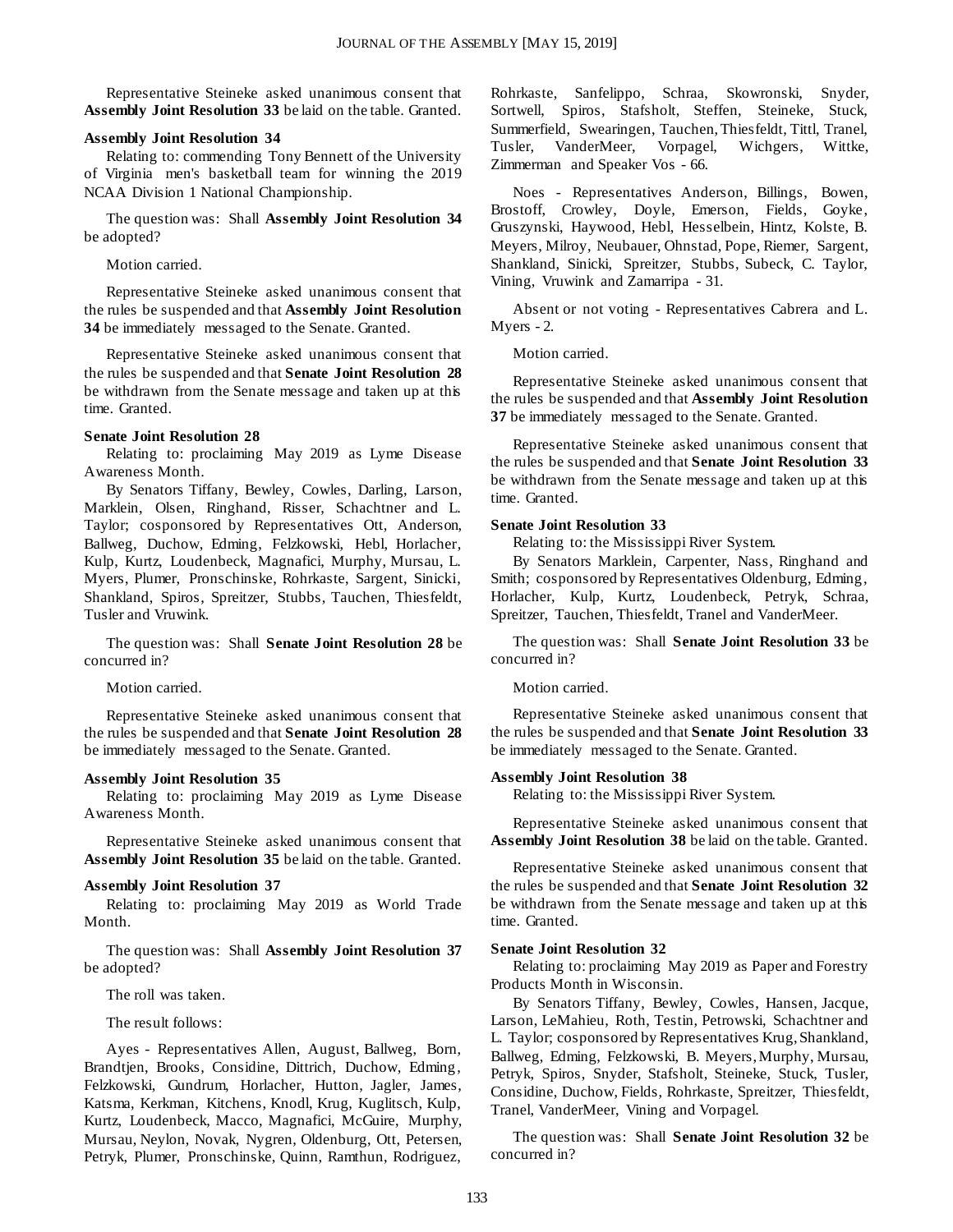#### Motion carried.

Representative Steineke asked unanimous consent that the rules be suspended and that **Senate Joint Resolution 32** be immediately messaged to the Senate. Granted.

#### **Assembly Joint Resolution 39**

Relating to: proclaiming May 2019 as Paper and Forestry Products Month in Wisconsin.

Representative B. Meyers asked unanimous consent to be added as a coauthor of **Assembly Joint Resolution 39**. Granted.

Representative Steineke asked unanimous consent that **Assembly Joint Resolution 39** be laid on the table. Granted.

Representative Steineke asked unanimous consent that the rules be suspended and that **Senate Joint Resolution 34** be withdrawn from the Senate message and taken up at this time. Granted.

#### **Senate Joint Resolution 34**

Relating to: honoring the Marshall High School Girls Basketball team in their consecutive WIAA State Championship victories.

By Senator Fitzgerald; cosponsored by Representative Dittrich.

The question was: Shall **Senate Joint Resolution 34** be concurred in?

#### Motion carried.

Representative Steineke asked unanimous consent that the rules be suspended and that **Senate Joint Resolution 34** be immediately messaged to the Senate. Granted.

#### **Assembly Joint Resolution 40**

Relating to: honoring the Marshall High School Girls Basketball team in their consecutive WIAA State Championship victories.

Representative Steineke asked unanimous consent that **Assembly Joint Resolution 40** be laid on the table. Granted.

Representative Steineke asked unanimous consent that the rules be suspended and that **Senate Joint Resolution 30** be withdrawn from the Senate message and taken up at this time. Granted.

#### **Senate Joint Resolution 30**

Relating to: proclaiming May 2019 as Wisconsin Motherhood Month.

By Senators Johnson, L. Taylor, Schachtner, Carpenter, Risser and Ringhand; cosponsored by Representatives Vining, Crowley, Kolste, Stubbs, Ramthun, Goyke, Duchow, C. Taylor, Neubauer, Spiros, Hebl, Kurtz, Sinicki, Sargent, Kulp, Anderson, Milroy, Spreitzer, Bowen, Considine, Dittrich, Shankland, Zamarripa, Vruwink, Hesselbein, Fields, Haywood, Ohnstad and Tusler.

The question was: Shall **Senate Joint Resolution 30** be concurred in?

Motion carried.

Representative Steineke asked unanimous consent that the rules be suspended and that **Senate Joint Resolution 30** be immediately messaged to the Senate. Granted.

#### **Assembly Joint Resolution 41**

Relating to: proclaiming May 2019 as Wisconsin Motherhood Month.

Representative Steineke asked unanimous consent that **Assembly Joint Resolution 41** be laid on the table. Granted.

Representative Steineke asked unanimous consent that the rules be suspended and that **Assembly Joint Resolution 42** be withdrawn from the committee on **Rules** and taken up at this time. Granted.

#### **Assembly Joint Resolution 42**

Relating to: recognizing May 6 through May 10, 2019, as Teacher Appreciation Week.

The question was: Shall **Assembly Joint Resolution 42** be adopted?

Motion carried.

Representative Steineke asked unanimous consent that the rules be suspended and that **Assembly Joint Resolution 42** be immediately messaged to the Senate. Granted.

Representative Steineke asked unanimous consent that the rules be suspended and that **Assembly Joint Resolution 43** be withdrawn from the committee on **Rules** and taken up at this time. Granted.

#### **Assembly Joint Resolution 43**

Relating to: proclaiming May 5th as a Day of Awareness for Missing and Murdered Native Women and Girls.

The question was: Shall **Assembly Joint Resolution 43** be adopted?

Motion carried.

Representative Steineke asked unanimous consent that the rules be suspended and that **Assembly Joint Resolution 43** be immediately messaged to the Senate. Granted.

Representative Steineke asked unanimous consent that the rules be suspended and that **Assembly Joint Resolution 44** be withdrawn from the committee on **Rules** and taken up at this time. Granted.

#### **Assembly Joint Resolution 44**

Relating to: proclaiming May 2019 as Jewish American Heritage Month.

The question was: Shall **Assembly Joint Resolution 44** be adopted?

Motion carried.

Representative Steineke asked unanimous consent that the rules be suspended and that **Assembly Joint Resolution 44** be immediately messaged to the Senate. Granted.

**\_\_\_\_\_\_\_\_\_\_\_\_\_**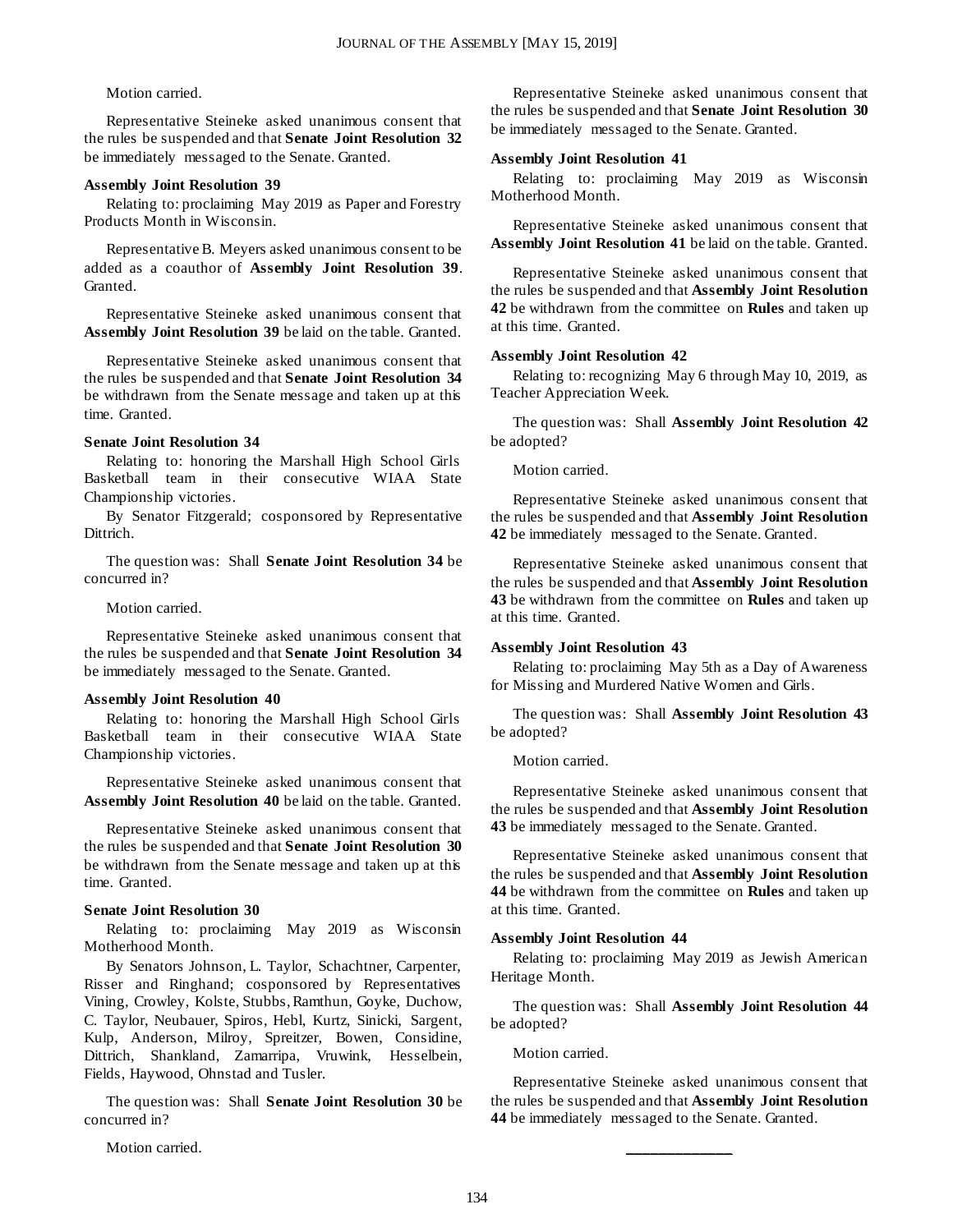#### **MESSAGE FROM THE SENATE**

From: Jeffrey Renk, Senate Chief Clerk.

Mr. Speaker:

I am directed to inform you that the Senate has

Adopted and asks concurrence in:

**Senate Joint Resolution 2**

## **\_\_\_\_\_\_\_\_\_\_\_\_\_ ACTION ON THE SENATE MESSAGE**

Representative Steineke asked unanimous consent that the rules be suspended and that **Senate Joint Resolution 2** be withdrawn from the Senate message and taken up at this time. Granted.

#### **Senate Joint Resolution 2**

Relating to: the rights of crime victims (second consideration).

By Senators Wanggaard, Carpenter, Bernier, Feyen, Hansen, Jacque, Marklein, Nass, Olsen, Petrowski and Testin; cosponsored by Representatives Novak, Crowley, Duchow, Edming, Felzkowski, Fields, Gundrum, Horlacher, Jagler, James, Kitchens, Knodl, Kuglitsch, Kulp, Macco, Murphy, Mursau, Oldenburg, Ott, Petryk, Plumer, Ramthun, Rohrkaste, Sanfelippo, Schraa, Sinicki, Skowronski, Snyder, Sortwell, Spiros, Steffen, Thiesfeldt, Tittl, Tranel, Tusler, Vorpagel, Vruwink and Wichgers.

The question was: Shall **Senate Joint Resolution 2** be ordered to a third reading?

Motion carried.

Representative Steineke asked unanimous consent that the rules be suspended and that **Senate Joint Resolution 2** be given a third reading. Granted.

The question was: **Senate Joint Resolution 2** having been read three times, shall the bill be concurred in?

The roll was taken.

The result follows:

Ayes - Representatives Allen, Anderson, August, Ballweg, Billings, Born, Brandtjen, Brooks, Considine, Crowley, Dittrich, Doyle, Duchow, Edming, Felzkows ki, Fields, Goyke, Gruszynski, Gundrum, Haywood, Hebl, Hintz, Horlacher, Hutton, Jagler, James, Katsma, Kerkman, Kitchens, Knodl, Kolste, Krug, Kuglitsch, Kulp, Kurtz, Loudenbeck, Macco, Magnafici, McGuire, Murphy, Mursau, Neylon, Novak, Nygren, Ohnstad, Oldenburg, Ott, Petersen, Petryk, Plumer, Quinn, Ramthun, Riemer, Rodriguez, Rohrkaste, Sanfelippo, Schraa, Shankland, Sinicki, Skowronski, Snyder, Sortwell, Spiros, Steffen, Steineke, Stubbs, Subeck, Summerfield, Swearingen, Tauchen, Tittl, Tranel, Tusler, VanderMeer, Vining, Vorpagel, Vruwink, Wichgers, Wittke, Zamarripa, Zimmerman and Speaker Vos - 82.

Noes - Representatives Bowen, Brostoff, Emerson, Hesselbein, B. Meyers, Milroy, Neubauer, Pope, Pronschinske, Sargent, Spreitzer, Stafsholt, Stuck, C. Taylor and Thiesfeldt - 15.

Absent or not voting - Representatives Cabrera and L. Myers - 2.

Motion carried.

Representative Schraa asked unanimous consent to be recorded as voting "**No**" on the previous question. Granted.

Representative Steineke asked unanimous consent that the rules be suspended and that **Senate Joint Resolution 2** be immediately messaged to the Senate. Granted.

#### **Assembly Joint Resolution 1**

Relating to: the rights of crime victims (second consideration).

Representative Steineke asked unanimous consent that **Assembly Joint Resolution 1** be laid on the table. Granted.

Speaker Pro Tempore August in the chair.

#### **Assembly Bill 22**

Relating to: driver education instruction on human trafficking.

The question was: Shall **Assembly Bill 22** be ordered engrossed and read a third time?

Motion carried.

Representative Steineke asked unanimous consent that the rules be suspended and that **Assembly Bill 22** be given a third reading. Granted.

The question was: **Assembly Bill 22** having been read three times, shall the bill be passed?

Motion carried.

Representative Hesselbein asked unanimous consent to be added as a coauthor of **Assembly Bill 22**. Granted.

Representative Steineke asked unanimous consent that the rules be suspended and that **Assembly Bill 22** be immediately messaged to the Senate. Granted.

#### **Assembly Bill 33**

Relating to: expungement of records of certain crimes.

Representative Nygren asked unanimous consent that Assembly Bill 33 be referred to the joint committee on **Finance**. Granted.

Representative Nygren asked unanimous consent that the rules be suspended and that **Assembly Bill 33** be withdrawn from the joint committee on **Finance** and taken up at this time. Granted.

The question was: Shall Assembly Amendment 1 to **Assembly Bill 33** be adopted?

Motion carried.

The question was: Shall Assembly Amendment 2 to **Assembly Bill 33** be adopted?

Motion carried.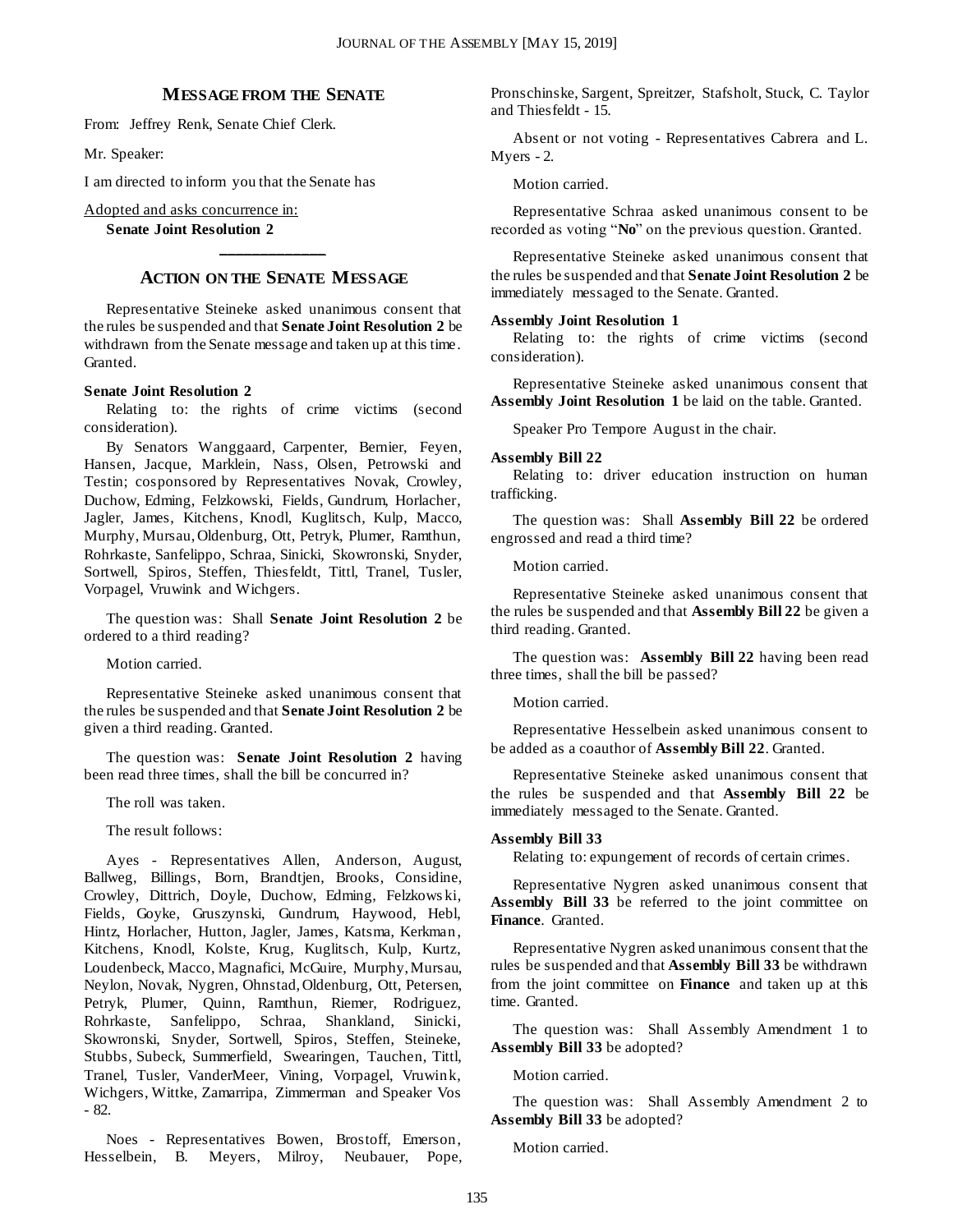The question was: Shall **Assembly Bill 33** be ordered engrossed and read a third time?

Motion carried.

Representative Steineke asked unanimous consent that the rules be suspended and that **Assembly Bill 33** be given a third reading. Granted.

The question was: **Assembly Bill 33** having been read three times, shall the bill be passed?

Motion carried.

Representatives Hesselbein and Shankland asked unanimous consent to be added as coauthors of **Assembly Bill 33**. Granted.

Representatives Brandtjen, Horlacher, Hutton, Jagler, Neylon and Sanfelippo asked unanimous consent to be recorded as voting "**No**" on the previous question. Granted.

Representative Steineke asked unanimous consent that the rules be suspended and that **Assembly Bill 33** be immediately messaged to the Senate. Granted.

## **\_\_\_\_\_\_\_\_\_\_\_\_\_ MESSAGE FROM THE SENATE**

From: Jeffrey Renk, Senate Chief Clerk.

Mr. Speaker:

I am directed to inform you that the Senate has

Passed and asks concurrence in:

**Senate Bill 54 Senate Bill 83**

## **\_\_\_\_\_\_\_\_\_\_\_\_\_ ACTION ON THE SENATE MESSAGE**

Representative Steineke asked unanimous consent that the rules be suspended and that **Senate Bill 54** be withdrawn from the Senate message and taken up at this time. Granted.

#### **Senate Bill 54**

Relating to: the disclosure of a retailer's sales tax liability to a successor.

By Senators Kooyenga, Cowles, Jacque, Marklein, Stroebel, Wanggaard and Nass; cosponsored by Representatives Loudenbeck, Steffen, Ballweg, Brooks, Doyle, Edming, Felzkowski, Fields, Gundrum, Horlacher, Katsma, Knodl, Kuglitsch, Kulp, Macco, Murphy, Ramthun, Rodriguez, Spiros, Thiesfeldt, Tittl and Tusler.

The question was: Shall **Senate Bill 54** be ordered to a third reading?

Motion carried.

Representative Steineke asked unanimous consent that the rules be suspended and that **Senate Bill 54** be given a third reading. Granted.

The question was: **Senate Bill 54** having been read three times, shall the bill be concurred in?

Motion carried.

Representative Steineke asked unanimous consent that the rules be suspended and that **Senate Bill 54** be immediately messaged to the Senate. Granted.

#### **Assembly Bill 46**

Relating to: the disclosure of a retailer's sales tax liability to a successor.

Representative Steineke asked unanimous consent that **Assembly Bill 46** be laid on the table. Granted.

#### **Assembly Bill 52**

Relating to: a minor contracting for admission to a shelter facility or transitional living program.

The question was: Shall Assembly Amendment 1 to **Assembly Bill 52** be adopted?

Motion carried.

The question was: Shall **Assembly Bill 52** be ordered engrossed and read a third time?

Motion carried.

Representative Steineke asked unanimous consent that the rules be suspended and that **Assembly Bill 52** be given a third reading. Granted.

The question was: **Assembly Bill 52** having been read three times, shall the bill be passed?

Motion carried.

Representative Steineke asked unanimous consent that the rules be suspended and that **Assembly Bill 52** be immediately messaged to the Senate. Granted.

Representative Steineke asked unanimous consent that the rules be suspended and that **Senate Bill 83** be withdrawn from the Senate message and taken up at this time. Granted.

#### **Senate Bill 83**

Relating to: retail sales of intoxicating liquor for consumption off the licensed premises.

By Senators Kooyenga, Craig, Erpenbach, Stroebel, L. Taylor and Nass; cosponsored by Representatives Vorpagel, Subeck, Duchow, Gundrum, Hutton, Jagler, Kitchens, Macco, Ramthun, Tusler, Vruwink, Wichgers and Brandtjen.

The question was: Shall **Senate Bill 83** be ordered to a third reading?

Motion carried.

Representative Steineke asked unanimous consent that the rules be suspended and that **Senate Bill 83** be given a third reading. Granted.

The question was: **Senate Bill 83** having been read three times, shall the bill be concurred in?

Motion carried.

Representative Steineke asked unanimous consent that the rules be suspended and that **Senate Bill 83** be immediately messaged to the Senate. Granted.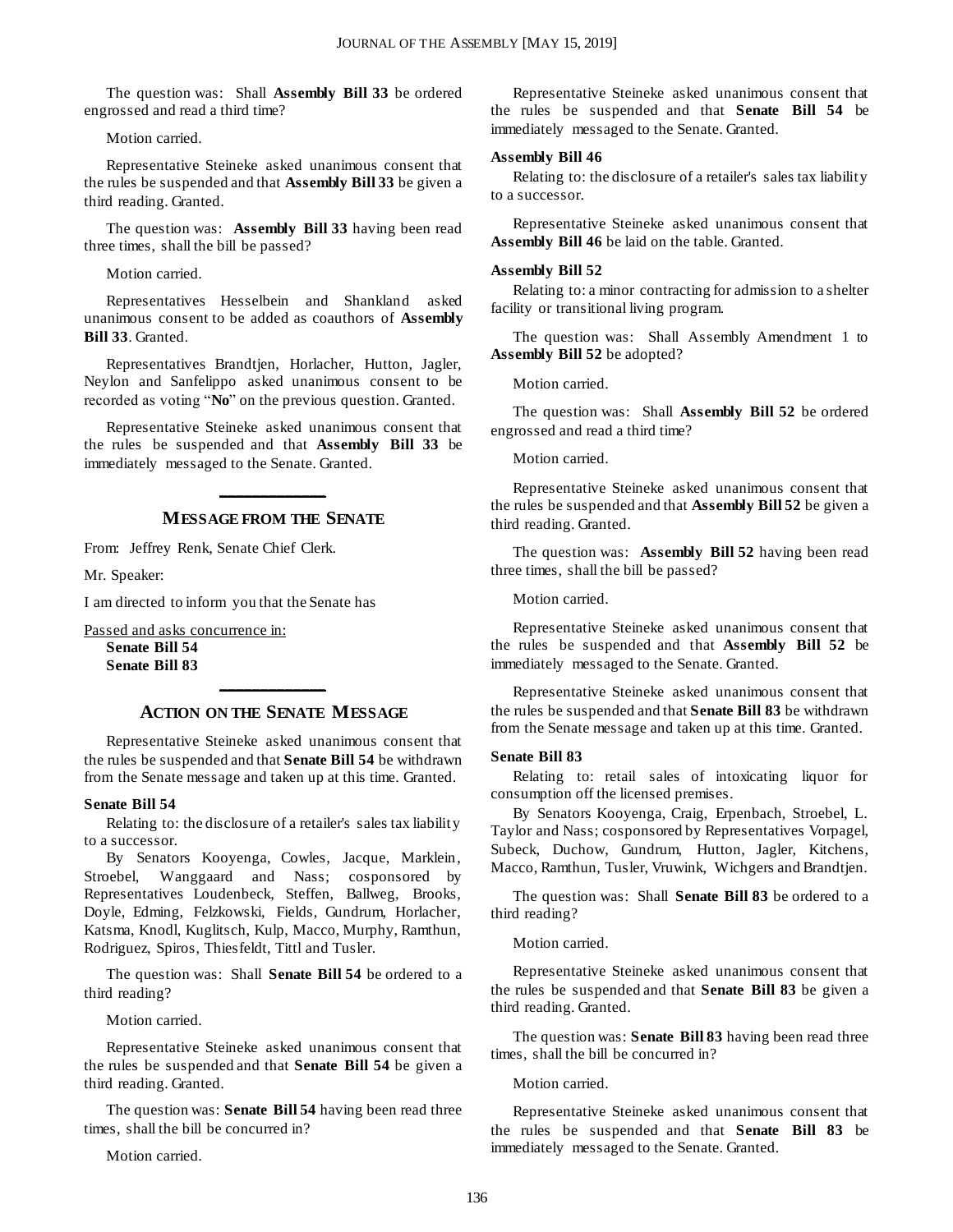#### **Assembly Bill 74**

Relating to: retail sales of intoxicating liquor for consumption off the licensed premises.

Representative Steineke asked unanimous consent that **Assembly Bill 74** be laid on the table. Granted.

#### **Assembly Bill 76**

Relating to: hours of instructional program for nurse aides.

Assembly Substitute Amendment 1 to **Assembly Bill 76** offered by Representatives Anderson, Billings, Bowen, Brostoff, Cabrera, Considine, Crowley, Doyle, Emerson, Fields, Goyke, Gruszynski, Haywood, Hebl, Hesselbein, Hintz, Kolste, McGuire, B. Meyers, Milroy, L. Myers, Neubauer, Ohnstad, Pope, Riemer, Sargent, Shankland, Sinicki, Spreitzer, Stubbs, Stuck, Subeck, C. Taylor, Vining, Vruwink and Zamarripa.

Representative Steineke moved that Assembly Substitute Amendment 1 to **Assembly Bill 76** be laid on the table.

The question was: Shall Assembly Substitute Amendment 1 to **Assembly Bill 76** be laid on the table?

The roll was taken.

The result follows:

Ayes - Representatives Allen, August, Ballweg, Born, Brandtjen, Brooks, Dittrich, Duchow, Edming, Felzkows ki, Gundrum, Horlacher, Hutton, Jagler, James, Katsma, Kerkman, Kitchens, Knodl, Krug, Kuglitsch, Kulp, Kurtz, Loudenbeck, Macco, Magnafici, Murphy, Mursau, Neylon, Novak, Nygren, Oldenburg, Ott, Petersen, Petryk, Plumer, Pronschinske, Quinn, Ramthun, Rodriguez, Rohrkaste, Sanfelippo, Schraa, Skowronski, Snyder, Sortwell, Spiros, Stafsholt, Steffen, Steineke, Summerfield, Swearingen, Tauchen, Thiesfeldt, Tittl, Tranel, Tusler, VanderMeer, Vorpagel, Wichgers, Wittke, Zimmerman and Speaker Vos - 63.

Noes - Representatives Anderson, Billings, Bowen, Brostoff, Considine, Crowley, Doyle, Emerson, Fields, Goyke, Gruszynski, Haywood, Hebl, Hesselbein, Hintz, Kolste, McGuire, B. Meyers, Milroy, Neubauer, Ohnstad, Pope, Riemer, Sargent, Shankland, Sinicki, Spreitzer, Stubbs, Stuck, Subeck, C. Taylor, Vining, Vruwink and Zamarripa - 34.

Absent or not voting - Representatives Cabrera and L. Myers - 2.

Motion carried.

The question was: Shall **Assembly Bill 76** be ordered engrossed and read a third time?

Motion carried.

Representative Steineke asked unanimous consent that the rules be suspended and that **Assembly Bill 76** be given a third reading. Granted.

The question was: **Assembly Bill 76** having been read three times, shall the bill be passed?

The roll was taken.

The result follows:

Ayes - Representatives Allen, August, Ballweg, Born, Brandtjen, Brooks, Dittrich, Doyle, Duchow, Edming, Felzkowski, Gundrum, Horlacher, Hutton, Jagler, James, Katsma, Kerkman, Kitchens, Knodl, Krug, Kuglitsch, Kulp, Kurtz, Loudenbeck, Macco, Magnafici, B. Meyers, Murphy, Mursau, Neylon, Novak, Nygren, Oldenburg, Ott, Petersen, Petryk, Plumer, Pronschinske, Quinn, Ramthun, Rodriguez, Rohrkaste, Sanfelippo, Schraa, Skowronski, Snyder, Sortwell, Spiros, Stafsholt, Steffen, Steineke, Summerfield, Swearingen, Tauchen, Thiesfeldt, Tittl, Tranel, Tusler, VanderMeer, Vorpagel, Vruwink, Wichgers, Wittke, Zimmerman and Speaker Vos - 66.

Noes - Representatives Anderson, Billings, Bowen, Brostoff, Considine, Crowley, Emerson, Fields, Goyke, Gruszynski, Haywood, Hebl, Hesselbein, Hintz, Kolste, McGuire, Milroy, Neubauer, Ohnstad, Pope, Riemer, Sargent, Shankland, Sinicki, Spreitzer, Stubbs, Stuck, Subeck, C. Taylor, Vining and Zamarripa - 31.

Absent or not voting - Representatives Cabrera and L. Myers - 2.

Motion carried.

Representative Steineke asked unanimous consent that the rules be suspended and that **Assembly Bill 76** be immediately messaged to the Senate. Granted.

#### **Assembly Bill 143**

Relating to: violations of the law relating to the practice of massage therapy or bodywork therapy and providing a penalty.

The question was: Shall Assembly Amendment 1 to **Assembly Bill 143** be adopted?

Motion carried.

The question was: Shall **Assembly Bill 143** be ordered engrossed and read a third time?

Motion carried.

Representative Steineke asked unanimous consent that the rules be suspended and that **Assembly Bill 143** be given a third reading. Granted.

The question was: **Assembly Bill 143** having been read three times, shall the bill be passed?

Motion carried.

Representative Steineke asked unanimous consent that the rules be suspended and that **Assembly Bill 143** be immediately messaged to the Senate. Granted.

#### **Assembly Bill 179**

Relating to: requirements for children born alive following abortion or attempted abortion and providing a penalty.

The question was: Shall **Assembly Bill 179** be ordered engrossed and read a third time?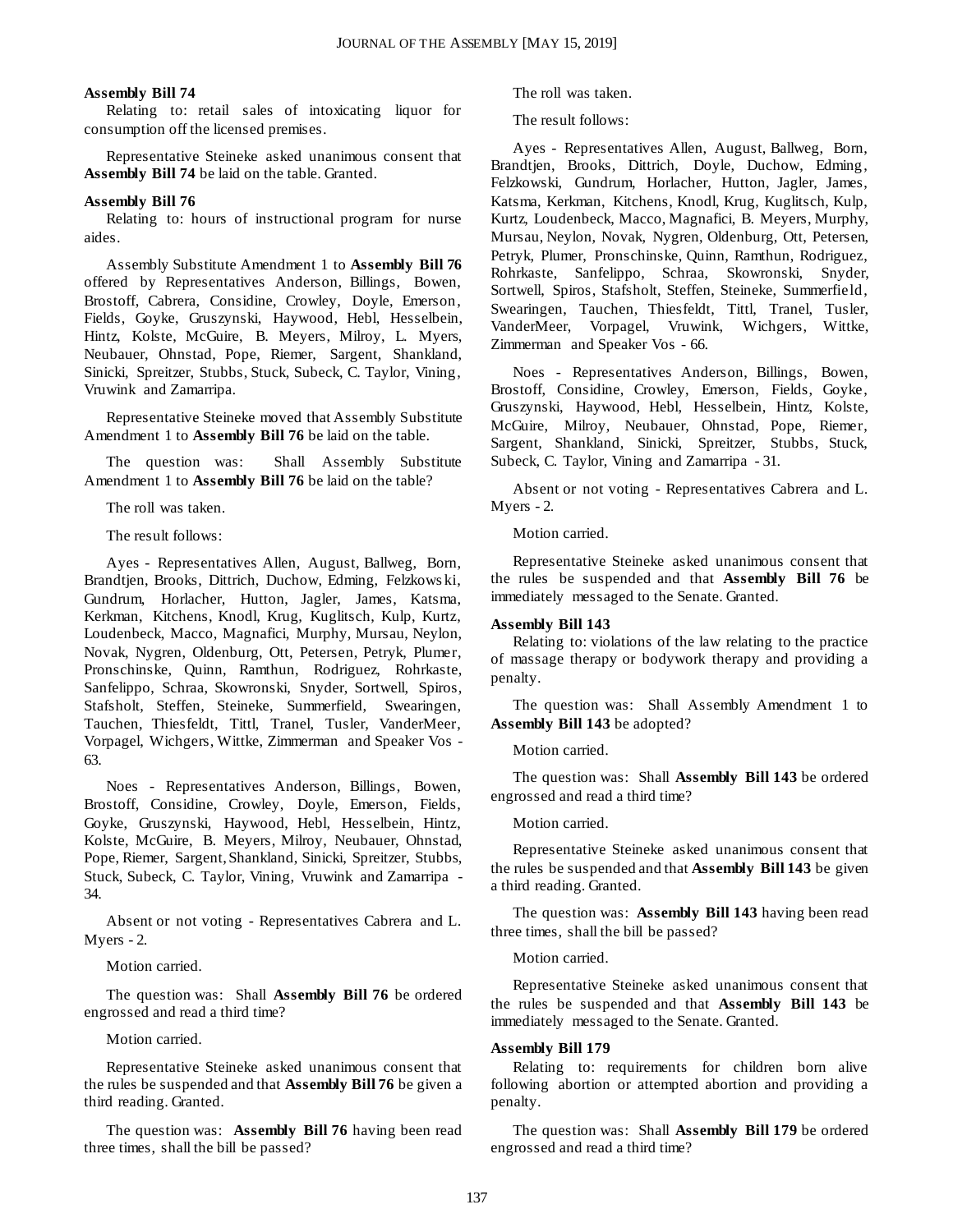#### Motion carried.

Representative Steineke asked unanimous consent that the rules be suspended and that **Assembly Bill 179** be given a third reading. Granted.

The question was: **Assembly Bill 179** having been read three times, shall the bill be passed?

The roll was taken.

The result follows:

Ayes - Representatives Allen, August, Ballweg, Born, Brandtjen, Brooks, Dittrich, Duchow, Edming, Felzkows ki, Gundrum, Horlacher, Hutton, Jagler, James, Katsma, Kerkman, Kitchens, Knodl, Krug, Kuglitsch, Kulp, Kurtz, Loudenbeck, Macco, Magnafici, Murphy, Mursau, Neylon, Novak, Nygren, Oldenburg, Ott, Petersen, Petryk, Plumer, Pronschinske, Quinn, Ramthun, Rodriguez, Rohrkaste, Sanfelippo, Schraa, Skowronski, Snyder, Sortwell, Spiros, Stafsholt, Steffen, Steineke, Summerfield, Swearingen, Tauchen, Thiesfeldt, Tittl, Tranel, Tusler, VanderMeer, Vorpagel, Wittke, Zimmerman and Speaker Vos - 62.

Noes - Representatives Anderson, Billings, Bowen, Brostoff, Considine, Crowley, Doyle, Emerson, Fields, Goyke, Gruszynski, Haywood, Hebl, Hesselbein, Hintz, Kolste, McGuire, B. Meyers, Milroy, Neubauer, Ohnstad, Pope, Riemer, Sargent, Shankland, Sinicki, Spreitzer, Stubbs, Stuck, Subeck, C. Taylor, Vining, Vruwink, Wichgers and Zamarripa - 35.

Absent or not voting - Representatives Cabrera and L. Myers - 2.

Motion carried.

Representative Steineke asked unanimous consent that the rules be suspended and that **Assembly Bill 179** be immediately messaged to the Senate. Granted.

#### **Assembly Bill 180**

Relating to: informed consent regarding a certain abortion-inducing drug regimen and reporting requirements for induced abortions.

The question was: Shall **Assembly Bill 180** be ordered engrossed and read a third time?

Motion carried.

Representative Steineke asked unanimous consent that the rules be suspended and that **Assembly Bill 180** be given a third reading. Granted.

Representative Vorpagel in the chair.

The question was: **Assembly Bill 180** having been read three times, shall the bill be passed?

The roll was taken.

The result follows:

Ayes - Representatives Allen, August, Ballweg, Born, Brandtjen, Brooks, Dittrich, Duchow, Edming, Felzkows ki, Gundrum, Horlacher, Hutton, Jagler, James, Katsma, Kerkman, Kitchens, Knodl, Krug, Kuglitsch, Kulp, Kurtz, Loudenbeck, Macco, Magnafici, Murphy, Mursau, Neylon, Novak, Nygren, Oldenburg, Ott, Petersen, Petryk, Plumer, Pronschinske, Quinn, Ramthun, Rodriguez, Rohrkaste, Sanfelippo, Schraa, Skowronski, Snyder, Sortwell, Spiros, Stafsholt, Steffen, Steineke, Summerfield, Swearingen, Tauchen, Thiesfeldt, Tittl, Tranel, Tusler, VanderMeer, Vorpagel, Wittke, Zimmerman and Speaker Vos - 62.

Noes - Representatives Anderson, Billings, Bowen, Brostoff, Considine, Crowley, Doyle, Emerson, Fields, Goyke, Gruszynski, Haywood, Hebl, Hesselbein, Hintz, Kolste, McGuire, B. Meyers, Milroy, Neubauer, Ohnstad, Pope, Riemer, Sargent, Shankland, Sinicki, Spreitzer, Stubbs, Stuck, Subeck, C. Taylor, Vining, Vruwink, Wichgers and Zamarripa - 35.

Absent or not voting - Representatives Cabrera and L. Myers - 2.

Motion carried.

Representative Steineke asked unanimous consent that the rules be suspended and that **Assembly Bill 180** be immediately messaged to the Senate. Granted.

### **Assembly Bill 182**

Relating to: sex-selective, disability-selective, and other selective abortions and providing a penalty.

The question was: Shall **Assembly Bill 182** be ordered engrossed and read a third time?

Motion carried.

Representative Steineke asked unanimous consent that the rules be suspended and that **Assembly Bill 182** be given a third reading. Granted.

The question was: **Assembly Bill 182** having been read three times, shall the bill be passed?

The roll was taken.

The result follows:

Ayes - Representatives Allen, August, Ballweg, Born, Brandtjen, Brooks, Dittrich, Duchow, Edming, Felzkows ki, Gundrum, Horlacher, Hutton, Jagler, James, Katsma, Kerkman, Kitchens, Knodl, Krug, Kuglitsch, Kulp, Kurtz, Loudenbeck, Macco, Magnafici, Murphy, Mursau, Neylon, Novak, Nygren, Oldenburg, Ott, Petersen, Petryk, Plumer, Pronschinske, Quinn, Ramthun, Rodriguez, Rohrkaste, Sanfelippo, Schraa, Skowronski, Snyder, Sortwell, Spiros, Stafsholt, Steffen, Steineke, Summerfield, Swearingen, Tauchen, Thiesfeldt, Tittl, Tranel, Tusler, VanderMeer, Vorpagel, Wittke, Zimmerman and Speaker Vos - 62.

Noes - Representatives Anderson, Billings, Bowen, Brostoff, Considine, Crowley, Doyle, Emerson, Fields, Goyke, Gruszynski, Haywood, Hebl, Hesselbein, Hintz, Kolste, McGuire, B. Meyers, Milroy, Neubauer, Ohnstad, Pope, Riemer, Sargent, Shankland, Sinicki, Spreitzer, Stubbs, Stuck, Subeck, C. Taylor, Vining, Vruwink, Wichgers and Zamarripa - 35.

Absent or not voting - Representatives Cabrera and L. Myers - 2.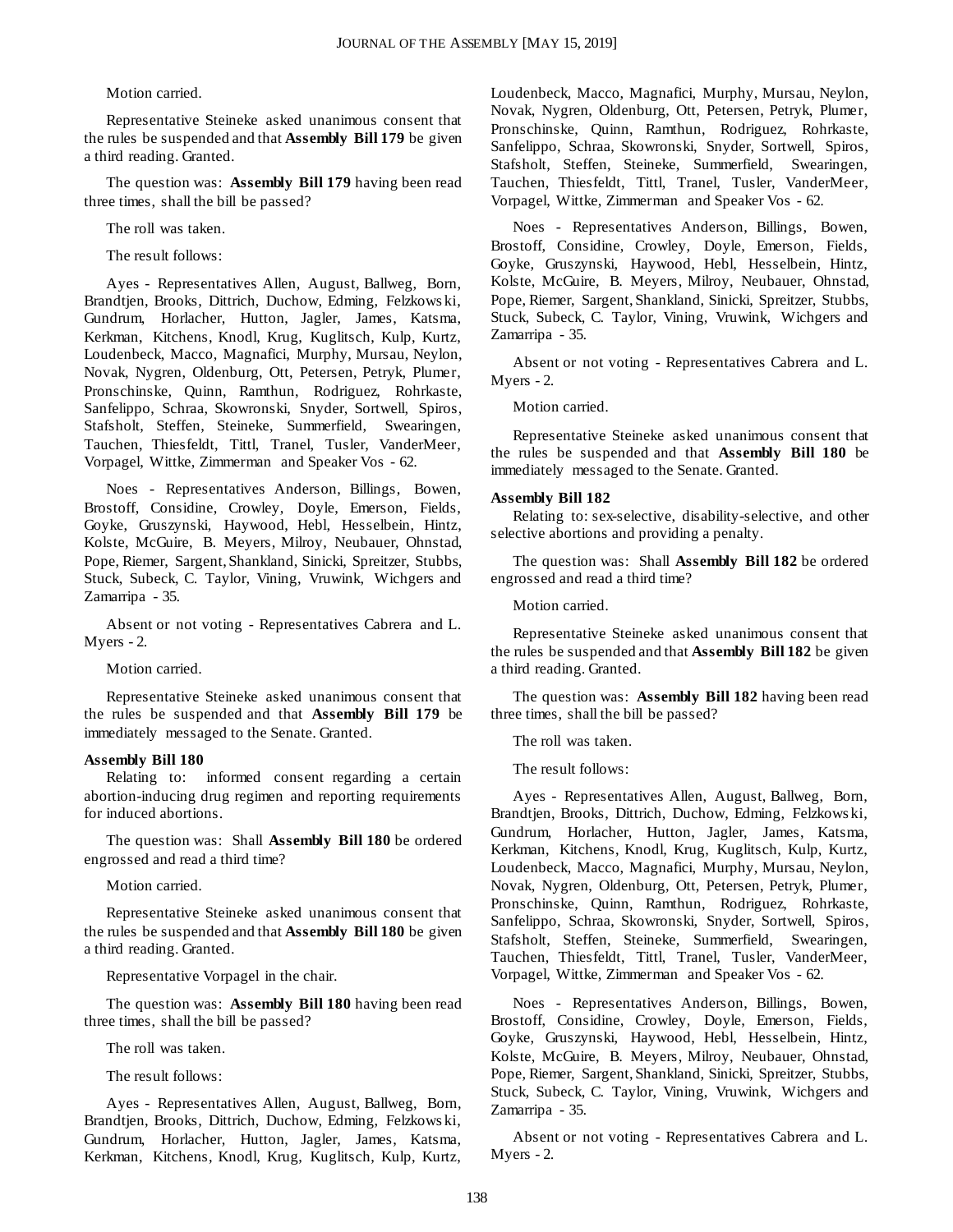#### Motion carried.

Representative Steineke asked unanimous consent that the rules be suspended and that **Assembly Bill 182** be immediately messaged to the Senate. Granted.

## **\_\_\_\_\_\_\_\_\_\_\_\_\_ LEAVES OF ABSENCE**

Representative Spreitzer asked unanimous consent for a leave of absence for part of today's session for Representative Stuck. Granted.

#### **Assembly Bill 183**

Relating to: certification of abortion providers under the Medical Assistance program.

The question was: Shall **Assembly Bill 183** be ordered engrossed and read a third time?

Motion carried.

Representative Steineke asked unanimous consent that the rules be suspended and that **Assembly Bill 183** be given a third reading. Granted.

The question was: **Assembly Bill 183** having been read three times, shall the bill be passed?

The roll was taken.

The result follows:

Ayes - Representatives Allen, August, Ballweg, Born, Bowen, Brandtjen, Brooks, Brostoff, Dittrich, Duchow, Edming, Felzkowski, Gundrum, Horlacher, Hutton, Jagler, James, Katsma, Kerkman, Kitchens, Knodl, Krug, Kuglitsch, Kulp, Kurtz, Loudenbeck, Macco, Magnafici, Murphy, Mursau, Neylon, Novak, Nygren, Oldenburg, Ott, Petersen, Petryk, Plumer, Pronschinske, Quinn, Ramthun, Rodriguez, Rohrkaste, Sanfelippo, Schraa, Skowronski, Snyder, Sortwell, Spiros, Stafsholt, Steffen, Steineke, Summerfield, Swearingen, Tauchen, Thiesfeldt, Tittl, Tranel, Tusler, VanderMeer, Vorpagel, Wittke, Zimmerman and Speaker Vos - 64.

Noes - Representatives Anderson, Billings, Considine, Crowley, Doyle, Emerson, Fields, Goyke, Gruszynski, Haywood, Hebl, Hesselbein, Hintz, Kolste, McGuire, B. Meyers, Milroy, Neubauer, Ohnstad, Pope, Riemer, Sargent, Shankland, Sinicki, Spreitzer, Stubbs, Subeck, C. Taylor, Vining, Vruwink, Wichgers and Zamarripa - 32.

Absent or not voting - Representatives Cabrera, L. Myers and Stuck - 3.

Motion carried.

Speaker Pro Tempore August in the chair.

Representative Vorpagel in the chair.

Representatives Brostoff and Bowen asked unanimous consent to be recorded as voting "**No**" on the previous question. Granted.

Representative Steineke asked unanimous consent that the rules be suspended and that **Assembly Bill 183** be immediately messaged to the Senate. Granted.

#### **VISITORS**

**\_\_\_\_\_\_\_\_\_\_\_\_\_**

During today's session, the following visitors honored the Assembly by their presence and were welcomed by the presiding officer and the members:

Racine Park High School JROTC Cadets and Color Guards Jon Kosterman, Jordan Gonzales, Nicole Mills and Nadya Rodriguez, guests of Representative Wittke.

Academy Principal William O'Malley, Superintendent Dr. Eric Gallien, and Matt Montemurro, Chair – Academies of Racine Steering Committee, guests of Representative Wittke.

Christine and Annalise Schraa, wife and daughter of Representative Schraa.

Sarah Oberhoffer, Lupus Foundation of America Wisconsin board chair, guest of Representative Schraa.

2019 Syttende Mai King and Queen Jerry and Karen Lapidakis, Prince Gage Sveum, and Princess Natalie Zarnoth, guests of Representative Hebl.

Members of the Seymour High School Civics Team, guests of Representative Steineke.

Mike, Mary and Brittni Vande Walle of Uncle Mike's Bake Shoppe in De Pere, guests of Representative Macco.

#### **ANNOUNCEMENTS**

**\_\_\_\_\_\_\_\_\_\_\_\_\_**

Representative Hebl asked unanimous consent that the Assembly adjourn in memory of his father-in-law Kenneth Bryant, who passed away on May 8 at the age of 91. Granted.

Representative Quinn asked unanimous consent that the Assembly adjourn in memory of his cousin, Brett Tyler of Rice Lake, who died in a car accident on May 12 at the age of 23. Brett leaves behind his wife McKayla and young daughter Berklee. Granted.

Representative Steineke asked unanimous consent that the Assembly adjourn in honor of Hortonville High School student Grace Vanden Heuvel, who won the Wisconsin National Center for Women & Information Technology Award for Aspirations in Computing. Granted.

Representative Tittl asked unanimous consent that the Assembly adjourn in honor of the State of Israel in recognition of their becoming an independent state in May 1948. Granted.

Representative Spiros asked unanimous consent that the Assembly adjourn in honor of his grandson Alek Sanderson, on the occasion of his 6th birthday today. Granted.